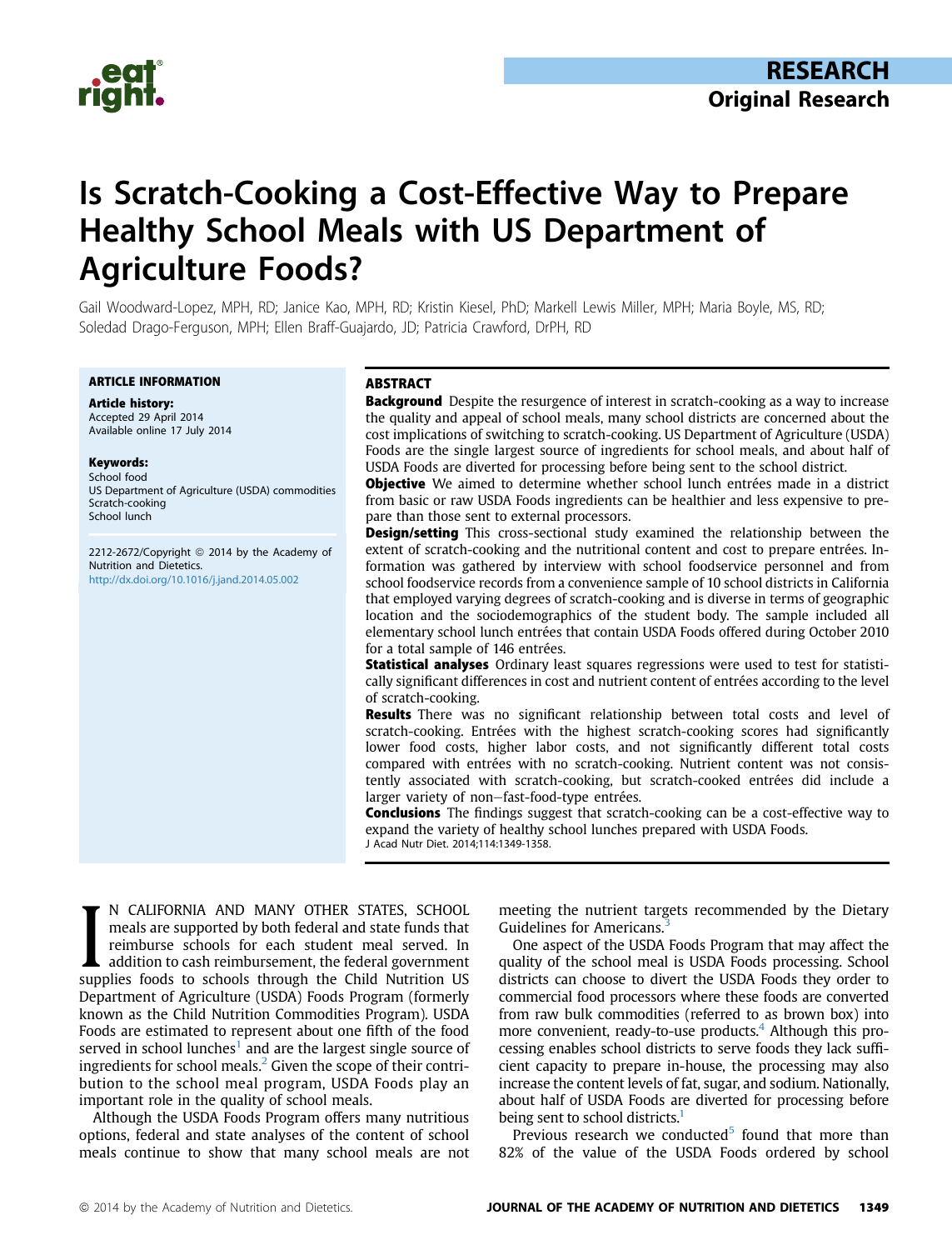### **RESEARCH** <u>research</u>

districts was for meat and cheese items, both relatively high in fat and saturated fat. By comparison, fruit, fruit juices, vegetables, and legumes amounted to only 13%. The findings indicated that almost 70% of money for USDA Foods was spent on just four types of foods—raw beef, mozzarella cheese, cheddar cheese, and chicken—and these four types of food made up 88% of the USDA Foods sent for processing.<sup>5</sup> These four foods were primarily converted to three entrée items: hamburgers, pizza, and chicken nuggets.

Although many school districts rely on the processing of USDA Foods, a number of school districts across the country are cooking with USDA Foods onsite instead. There is some anecdotal evidence that scratch-cooking has resulted in food that is more appealing to students, and that districts using this method can more effectively manage costs and control nutritional quality. $6-9$  However, other districts worry that they cannot afford the extra cost of cooking within the districts, and that the use of processed food helps guarantee that nutrition standards are met.<sup>10</sup>

Very little empirical research exists that examines the influence of scratch-cooking of USDA Foods on nutritional quality or cost. Several recent studies used a qualitative, case study approach to compare the use of commercially processed commodities to scratch-cooking with raw bulk commodities. $6-9$  Peterson conducted a series of analyses comparing the costs of these processed commodities to the costs of purchasing comparable foods on the private mar $ket$ <sup>11,12</sup> and found that commercial foods were less expensive per food case than commodity products when procurement costs were included. $11$  A more statistically robust evaluation of the Chef Initiative in Boston middle schools found that emphasizing scratch-cooking improved the nutritional content of meals, although it was difficult to identify which changes were a result of scratch-cooking and which were a less-direct result of schools collaborating with chefs.<sup>13</sup>

A study of four New Jersey middle schools found no significant correlation between total fat content and if a food had been preprocessed or cooked from scratch.<sup>14</sup>

This study focused on the use of USDA Foods and was designed to determine whether entrées made in the district, from basic or raw ingredients, could be healthier and/or less expensive than preprocessed, heat-and-serve entrées. This study builds on the largely anecdotal evidence currently available by providing sufficient statistical power to analyze detailed data from a diverse, albeit not representative, set of districts in California.

A better understanding of the costs and nutritional quality of school meals prepared using processed foods vs scratchcooking with USDA Foods can help schools use these ingredients more effectively, particularly as they make the transition needed to comply with requirements under the Healthy, Hunger-Free Kids Act of 2010.

#### **METHODS**

## mentos e<br>Sample Selection

A convenience sample of 10 districts in California was selected to participate in this study. An initial list of 35 districts known to employ varying amounts of scratch-cooking was compiled from among districts recommended by the authors or their colleagues. Seventeen districts met the study criteria (ie, had elementary schools, agreed to be interviewed, and had access to the necessary cost and nutrient information). Lunch entrées served at these districts during a random sample of 5 days during October 2010 were scored with regard to extent of scratch-cooking (see the Figure) and averaged to create an average scratch-cooking score for each of the 17 districts. Ten districts were then selected based on their ability to provide the needed documentation and to ensure diversity in terms of total enrollment, number of

Convenience Prep (0 points)

- Product is fully processed and only requires heating and serving (may require portioning)
- Examples: Heat-n-serve macaroni and cheese and premade bean and cheese burrito

Minimal Prep (1 points)

- Food preparation involves assembly and main component is highly processed
- Examples: Meatloaf and mashers made with premade meatloaf and rehydrated mashed potatoes, chili dogs made with hot dogs and house-made chili (canned beans, tomatoes) and bun

Almost Scratch (2 points)

- Some components raw; some mixing, cooking, and preparation involved
- Example: Chicken teriyaki made from presauced cooked chicken, fresh rice, and fresh vegetables

Made from Scratch (at the district) (3 points)

- $\bullet$  Ingredients are in raw or close-to-raw states, including brown box<sup>a</sup> precooked meat with or without light seasoning that is not otherwise processed or presauced
- Example: Chicken fajitas made with chicken fajita strips, tortillas, sautéed peppers, and cheese

Figure. Scratch-cooking scoring system used in a study examining the relationship between the extent of scratch-cooking and the nutritional content and cost to prepare entrées in schools in California participating in the US Department of Agriculture Foods Program.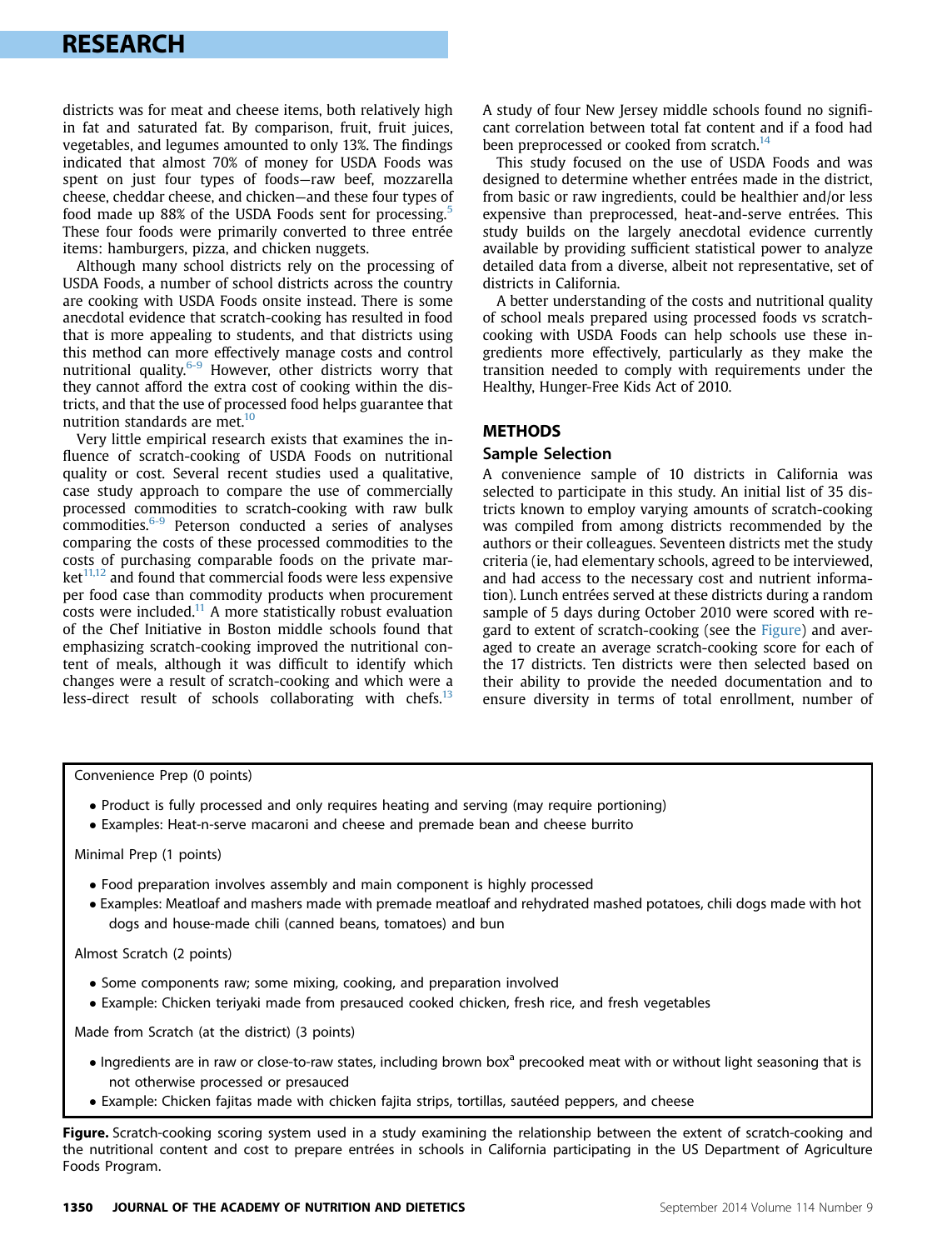students eligible for free or reduced-price meals, urban/rural classification, location in the state, and extent of scratchcooking. Five districts that do mostly scratch-cooking (ie, >50% of entrées made from scratch), three districts that do a moderate amount (ie, one third of entrées scratch-cooked), and two districts that do a minimal amount of scratchcooking were selected for the final sample. The district level scratch-cooking score was only used as a basis for selecting districts for inclusion in the study. All analyses were conducted at the entrée level using a scratch-cooking score assigned to each entrée. All distinct elementary school lunch entrées (that included at least one USDA Foods ingredient) offered during October 2010 at the 10 study districts were included in the sample. October was selected because it is commonly used as a base month by the California Basic Educational Data System and has no major holidays or school-wide testing that might influence meal offerings.

### Scratch-Cooking Score

The scratch-cooking score (see the Figure) was designed primarily to distinguish entrées that were prepared in the district with USDA Foods vs those that were prepared with USDA Foods that were diverted offsite for processing; but also distinguishes those prepared onsite based on the extent to which the various ingredients were processed (before arrival at the district). The score is based on detailed, objective criteria developed by the research team and was pilot tested on 46 entrées from four districts. Each entrée was assessed independently by two experienced nutrition researchers, one of whom is a registered dietitian nutritionist. Whenever the two ratings were not in agreement the source of the discordance was identified and the rating criteria were adjusted or clarified as needed. Face validity was assessed by examining the scores for each of the 46 entrées to determine whether they appeared, at face value, to accurately distinguish more-processed from lessprocessed entrées, and adjustments to the criteria were made accordingly. One researcher rated all 146 entrées that were included in the final study sample, so interrater reliability was not an issue.

### Data Collection

Nutrient and cost data were collected for each distinct elementary school lunch entrée offered during October that included at least one USDA Foods ingredient for an average of 14.6 distinct entrées per district. Within each district all elementary schools offered the same menu options and most offered 1 to 2 choices each day. Entrées were defined as the "center of the plate" item in a meal and always included a meat or meat alternate (eg, cheese or legume) component. If the entrée was "packaged" with sides (such as a serving of grain, vegetable, or fruit) or condiments, the entire package was considered to be the "entrée." Information was primarily gathered in person during site visits to the schools and was supplemented by data gathered remotely by mail, telephone, or e-mail. Whenever possible, data were entered and reported through the districts' NutriKids Menu Planning and Nutritional Analysis software (versions varied by district, Lunchbyte Systems Inc, Heartland School Solutions).

Data and documentation requested included:

- recipes\* to determine the type and amount of ingredients or prepared items included in a finished entrée;
- nutrient analysis† information to determine the amount of calories, fiber, sodium, total fat, saturated fat, and trans fat per entrée served;
- invoices or bid lists to calculate the cost of each ingredient or item in a single entrée serving;
- the number of staff, type of staff, and time required to prepare each entrée containing USDA Foods;
- salary and benefit rates for each foodservice employee involved in food preparation of the selected entrées;
- production records and meal counts to determine the number of each entrée prepared and served per day at each district; and
- free and reduced-price meal eligibility and average daily lunch participation.

Self-reporting of the labor time involved in preparing each USDA Foods-containing entrée was obtained via interview by the same trained interviewer. Prompts were used to ensure that foodservice staff recounted all the time and steps involved in preparing only the entrée in question, including all preparation and cleanup that might happen well before or after the entrée was served. Foodservice directors and staff reviewed the final summary of steps and time taken and adjustments were made as needed.

Demographic data for each district were obtained from the California Department of Education.

### Data Analysis

Based on the information collected, a scratch-cooking score (4-point scale) was assigned for each of the lunch entrées. Entrées that were 100% scratch-cooked received 3 points and entrées that involved no scratch-cooking received 0 points (Figure).

Labor costs per entrée were calculated based on reported time to prepare the particular entrée, number of entrées prepared, and salary and benefit information. Labor costs included all staff time involved in preparing, serving, and cleaning up after meals. Labor costs did not include administrative or other staff time for those not directly involved in meal preparation. Food costs included actual dollars paid for the food, including processed items and any associated fees, but not the fair market value of the commodity ingredients. Costs not assessed included: district level administrative personnel, overhead, equipment, and supplies.

Ordinary least squares regressions were used to test for statistically significant differences in the cost and nutrient content of the entrées according to the level of scratchcooking. Of 158 entrées that met the selection criteria, complete data were available for 146 entrées. Nutrient

\*Primarily used recipes entered in NutriKids, but also accepted approximated written recipes for those not entered in NutriKids.

† Primarily used nutrient analysis reports generated by NutriKids or product specification sheets; when neither of these was available, nutrients were analyzed using Nutritionist Pro Diet Analysis software (version 4.1, 2008, Axxya Systems, LLC).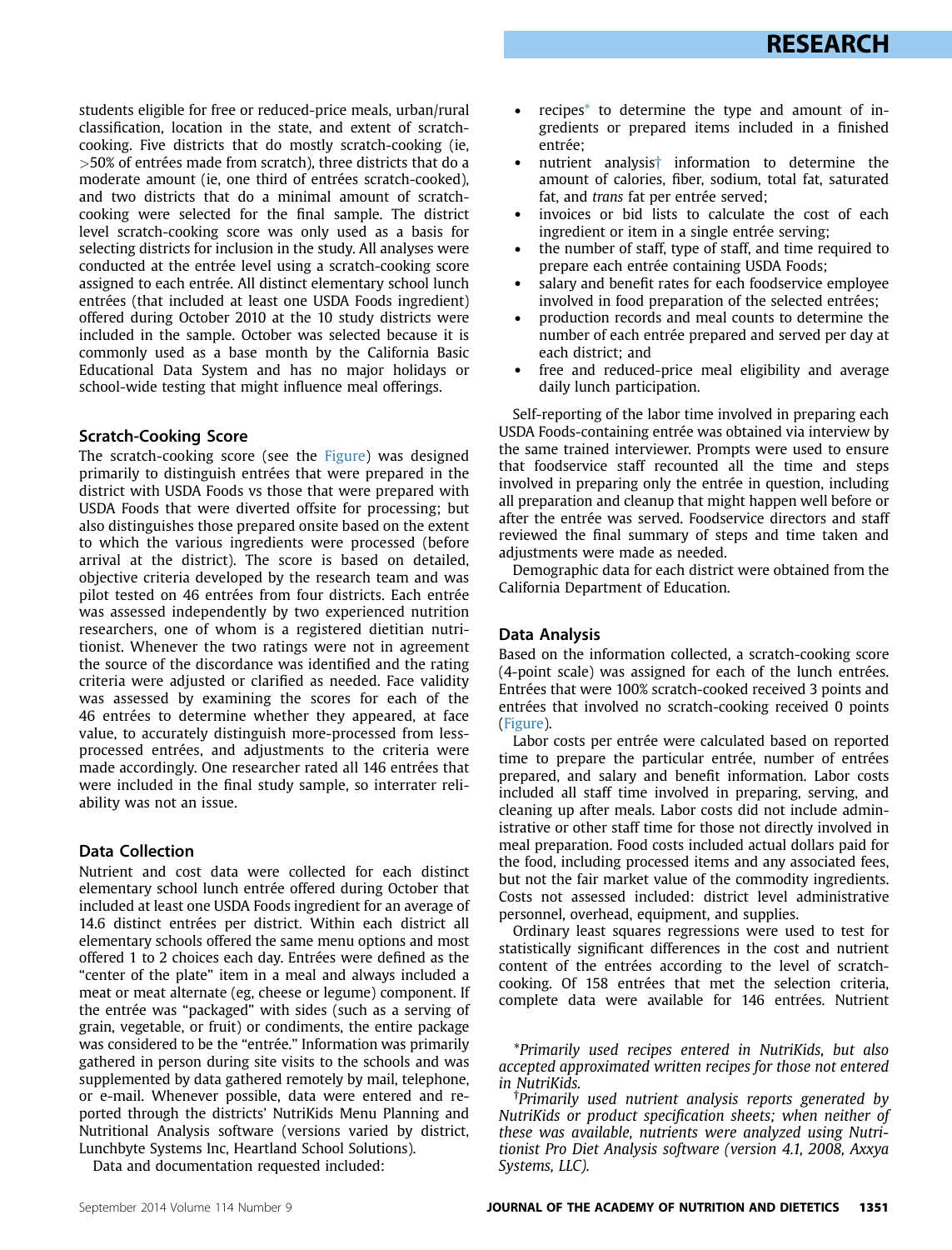### **RESEARCH** <u>research</u>

composition outcome variables included: calories, sodium (milligrams), dietary fiber (grams), total fat (grams), saturated fat (grams), and trans fat (grams) per entrée. Cost-related outcome variables included food costs, labor costs, and total paid cost (ie, food costs plus labor costs) per entrée. Only specifications with calorie-adjusted outcome variables are reported here, but specifications without calorie adjustment were also conducted. The primary variable of interest—the scratch-cooking score—was coded as an indicator variable in the reported regressions, allowing comparisons of entrées at each level of scratch-cooking to entrées that were not scratch-cooked (base case). The reported analysis also controlled for socioeconomic differences across districts that could potentially affect the results by including district-level fixed effects**‡**; potential differences due to whether or not an entrée included grains, fruit, or vegetables; the average daily number of students served each distinct entrée (for each day the entrée was served during October 2010); and the number of USDA Foods used as ingredients. Heteroscedasticitycorrected standard errors are reported and the results are robust to a number of alternative regression specifications not reported here. For instance, a single indicator for scratchcooking that aggregated all levels of scratch-cooking was created due to the limited number of entrées for some of the categories, and the regressions were estimated using the categorical variable for scratch-cooking and restricting the effects across levels to be linear. In addition, basic regressions that only included the scratch-cooking score with and without district fixed effects, regressions that included interaction terms with the scratch-cooking score and different types of entrées, and regressions that clustered standard errors by school district to account for potential unobserved differences and measurement errors across districts were conducted for all those alternative functional forms of the primary variable of interest.

The study was reviewed and approved by exempt review procedures by the University of California, Berkeley, Institutional Review Board.

## ..........<br>Summary Statistics: School Districts

Three of the districts were located in Southern California, five in Northern California, and two in the Central Valley. The study districts varied in terms of district size (number of elementary schools and number of students), socioeconomic status (eligibility for free and reduced price lunch), ethnic diversity, and urban or rural classification (Table 1). The district average scratch-cooking score for those entrées included in the final sample varied from 0.4 to 2.3 (on a scale of 0 to 3, with 3 representing the highest level of scratch-cooking). The number of entrées in the final sample ranged from 10 to 23 per district for a total of 146 entrées.

‡ District-level characteristics do not vary by entrée or the time period analyzed such that fixed effects absorb any potential cost and nutritional differences due to differences in size and composition of school districts.

#### Summary Statistics: Entrées

Average paid food costs per entrée were \$0.43, average labor costs were \$0.20, with an average total cost of \$0.62 per entrée (Table 2). Unadjusted food costs were lowest for Level 3 and labor costs were considerably higher for Levels 1 through 3 compared with Level 0. All entrées included USDA Foods (an average of 1.7 per entrée) and the fair market value of these foods was not included. The labor costs per entrée included costs directly related to meal preparation, service, and cleanup and did not include administrative personnel, overhead, or other district-wide costs. Therefore, the total cost per entrée reported here is less than the actual total cost incurred per entrée. Furthermore, the total meal cost is considerably higher because the entrée was always served with additional meal components.§

On average an entrée had 350 kcal, 815 mg sodium, 3.4 g fiber, 13 g total fat, 4.5 g saturated fat, and 0.10 g trans fat. Compared with no scratch-cooking, Levels 1 through 3 tended to have less trans fat, more fiber, and more calories; no clear pattern emerges for the other nutrients. Scratch-cooked entrées were more likely to include a vegetable and/or fruit; however, fruit was rarely a part of any entrée. On average 4,558 of each type of entrée was served, with scratchedcooked entrées served in slightly lower numbers on average. Additional regressions not reported here failed to detect a statistically significant effect of scratch-cooking on the number of meals served.

#### Summary Statistics: Scratch-Cooking and Types of Entrées Served

Many more of the entrées with higher scratch-cooking scores were Asian-style, soup/stew/chili, or traditional (eg, barbecued chicken and roast turkey) compared to those with lower scores (Table 3). All of the entrée salads received a scratchcooking score of 3 and half of Mexican dishes did. More of the entrées with a scratch-cooking score of 0 or 1 were burgers, cheese-based (eg, grilled cheese, macaroni-andcheese), hotdogs/corn dogs, chicken/meat nuggets, and pizza. Nearly 50% of entrées with scratch-cooking score of 0 were chicken/meat nuggets or pizza. Most chicken/meat pasta dishes and sandwiches had a score of 1.

### Regression Results: Scratch-Cooking and Nutrient Content

Entrées with scratch-cooking score of two had significantly less total fat, saturated fat, and trans fat per 100 kcal than did those not scratch-cooked (Level 0) (Table 4). Level 2 entrées on average had 1.35 fewer grams of total fat, 0.61 fewer grams of saturated fat, and 0.05 g trans fat per 100 kcal. Entrées with a scratch-cooking score of one also had less trans fat. Differences in calories (data not shown), sodium, and fiber by scratch-cooking score were not statistically significant. Not adjusting for calories (data not shown), did not alter these results.

 $\S$ These excluded costs do not tend to vary by entrée within districts or with the use of USDA Foods and, therefore, their exclusion was not likely to influence the results of these analyses.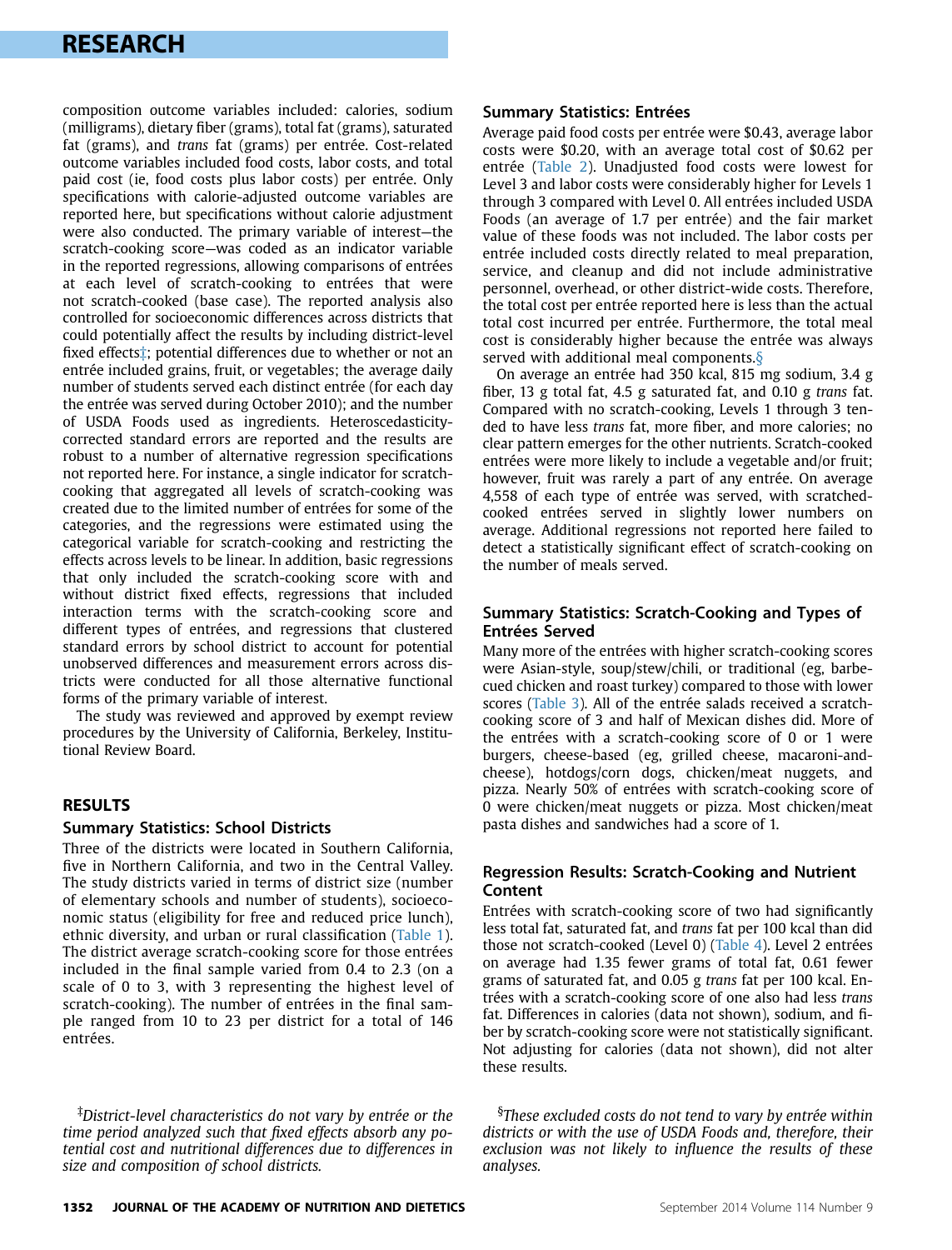Table 1. Demographic and basic characteristics of the 10 study school districts in California during school year 2010-2011, in a study examining the relationship between the extent of scratch-cooking and the nutritional content and cost to prepare entrées

| Characteristic                                                   | Mean±standard deviation | Range        |
|------------------------------------------------------------------|-------------------------|--------------|
| Total district enrollment <sup>a</sup>                           | 15,860.0 ± 10,965.2     | 3,900-38,300 |
| Percent of students eligible for free/reduced-price meals        | $56.9 \pm 24.9$         | 18.7-98.6    |
| Number of elementary schools in district <sup>b</sup>            | $16.6 \pm 13.0$         | $3-42$       |
| Average daily lunch participation (%)                            | $51.3 \pm 22.8$         | 24.8-96.0    |
| Percent of students in district, by race/ethnicity <sup>c</sup>  |                         |              |
| African American                                                 | $6.9 + 5.8$             | $0.6 - 16.6$ |
| Asian                                                            | $11.9 \pm 13.7$         | $0.0 - 41.4$ |
| Latino                                                           | $49.9 \pm 22.0$         | 12.0-93.8    |
| White                                                            | $24.9 + 21.1$           | $0.2 - 56.7$ |
| Other (including 2 or more races/ethnicities)                    | $6.9 + 5.0$             | $2.4 - 21.0$ |
| Percent of elementary schools in each urban/rural classification |                         |              |
| City, large territory                                            | $13.4 \pm 27.5$         | $0 - 80.5$   |
| City, midsize territory                                          | $18.6 + 37.2$           | $0-94.1$     |
| City, small territory                                            | $17.5 \pm 35.4$         | $0 - 100$    |
| Suburb, large territory                                          | $45.5 \pm 44.5$         | $0 - 100$    |
| Rural, fringe census                                             | $4.2 + 9.2$             | $0 - 30.8$   |
| Rural, distant census                                            | $0.8 + 2.3$             | $0 - 7.7$    |
| Number of entrées in analysis                                    | $14.6 + 3.6$            | $10 - 23$    |
| Average scratch-cooking score                                    | $1.5 + 0.5$             | $0.4 - 2.3$  |

<sup>a</sup>District enrollments rounded to the nearest 100 to mask district identity.

<sup>b</sup>In one district, all elementary schools are kindergarten through grade 8.

<sup>c</sup>All race/ethnicity categories are mutually exclusive.

#### Regression Results: Scratch-Cooking and Costs

The highest level of scratch-cooking had significantly lower food and higher labor costs, with no significant difference in total costs compared with no scratch-cooking (Table 5). Food costs per 100 kcal for Level 3 entrées were \$0.043 less and labor costs were \$0.017 higher on average compared with Level 0 entrées. Although the other two scratch-cooking levels display a similar pattern (higher labor and low food costs compared with Level 0), the differences were not statistically significant.

The inclusion of fruit in an entrée was associated with significantly higher food costs of about 11 cents per 100 kcal, whereas the inclusion of more USDA Foods was significantly associated with lower food and total costs, although the savings was  $\langle $0.1/100 \text{ kcal.}$  The inclusion of grain products or vegetables and the number of servings prepared of a given entrée was not significantly associated with food, labor, or total costs.

Summary statistics also indicated that some types of entrées were more expensive than others (data not shown). Entrée salads were one of the most expensive entrée options and were always scratch-cooked (Level 3). Pizzas were the least expensive entrée offered, and were even less expensive when prepared from scratch. Pasta and rice dishes were more expensive overall but also less expensive when prepared from scratch than when processed.

Among the entrées examined for this study, scratch-cooking did not significantly alter fiber, sodium, or calorie content. With regard to total and saturated fat, only Level 2 scratchcooking was significantly different from Level 0, and only Levels 1 and 2 had significantly lower trans fat. These differences in fat content could be due to differences in the types of entrées at each scratch-cooking level that were not controlled for by the inclusion of additional variables. For example, entrées with a score of 2 were much more likely to be Asian-style rice or noodles entrées (see Table 3), which may account for the lower average fat content. Scratchcooking alone, therefore, might not automatically improve nutrient content; other factors such as the type of entrée may also need to be considered.

Overall, scratch-cooking provided for a greater variety of options in categories other than fast food. Schools did not just offer scratch-cooked remakes of familiar fast-food favorites, such as pizza, but also added new scratched-cooked options such as Asian-style rice and noodle dishes, soups and stews, BBQ chicken, roast turkey, and meat loaf. This change in product mix may provide the added benefit of exposing children to a wider variety of healthy meal options. The finding that scratch-cooking did not significantly affect the number of meals served suggests that scratch-cooked entrées were accepted by students in this study.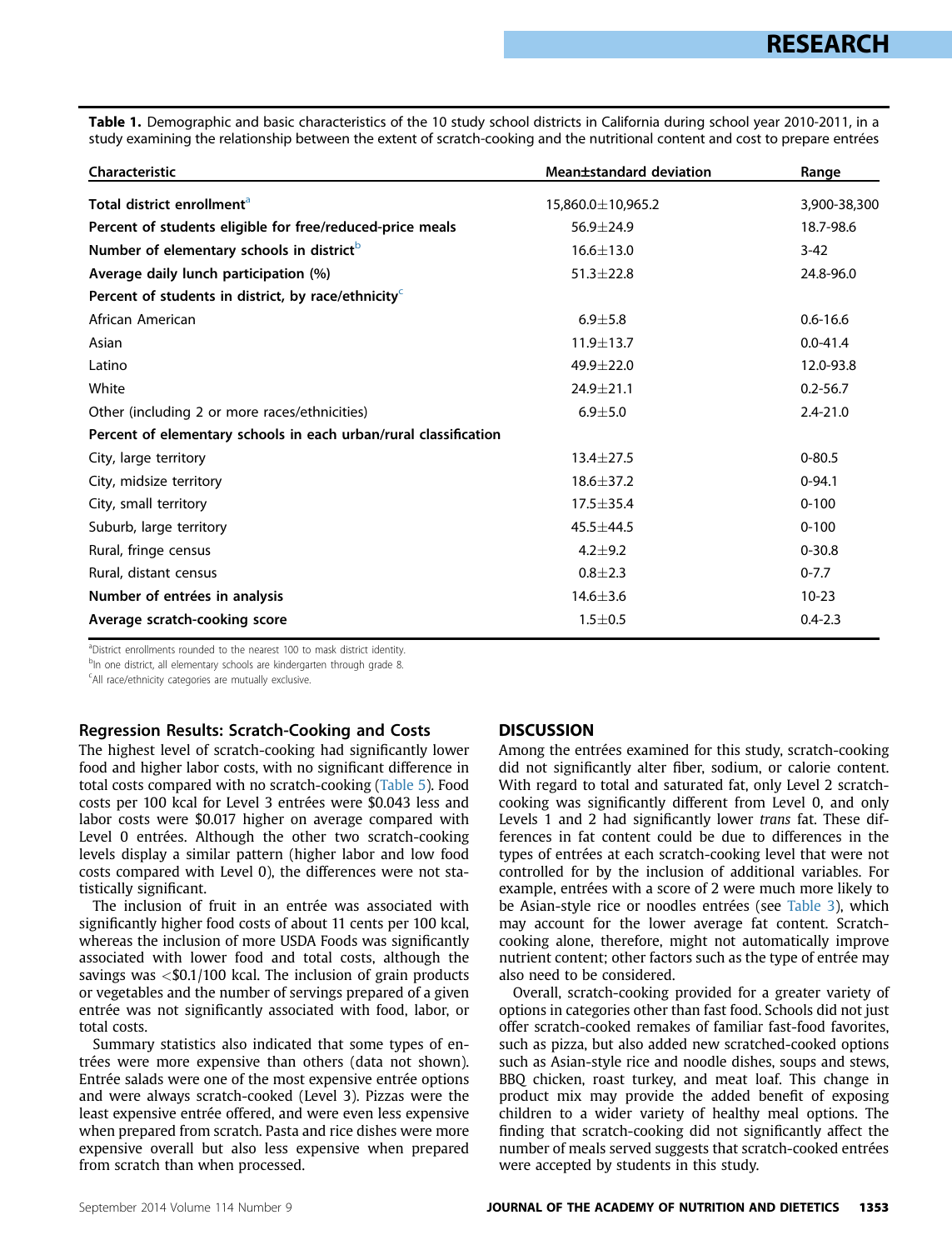Table 2. Characteristics of 146 elementary school lunch entrées containing US Department of Agriculture (USDA) Foods served during October 2010 at 10 California study district schools, by scratch-cooking score

| Characteristic                                           | 0               | 1                                           | $\overline{2}$                  | 3                     | Overall           |  |
|----------------------------------------------------------|-----------------|---------------------------------------------|---------------------------------|-----------------------|-------------------|--|
| Number of entrées in analysis                            | 51              | 33                                          | 16                              | 46                    | 146               |  |
|                                                          |                 |                                             | -mean $\pm$ standard deviation- |                       |                   |  |
| Scratch-cooking score                                    |                 |                                             |                                 |                       | $1.39 \pm 1.25$   |  |
| Paid food cost per entrée serving (\$)                   | $0.47 + 0.20$   | $0.43 + 0.29$                               | $0.47 + 0.20$                   | $0.35 + 0.26$         | $0.43 + 0.25$     |  |
| Labor cost per entrée serving (\$)                       | $0.14 \pm 0.09$ | $0.21 \pm 0.22$                             | $0.28 + 0.55$                   | $0.22 \pm 0.21$       | $0.20 \pm 0.25$   |  |
| Total costs per entrée serving (\$)                      | $0.61 \pm 0.21$ | $0.64 \pm 0.35$                             | $0.75 \pm 0.54$                 | $0.57 + 0.40$         | $0.62 \pm 0.36$   |  |
| Calories per entrée serving (kcal)                       | 327.3±71.7      | 397.6±109.6                                 | 321.7±91.5                      | 350.3±118.2           | 349.8±103.0       |  |
| Sodium per entrée serving (mg)                           | 736.7±252.2     | 1014.0±450.8                                | 654.7±360.7                     | 814.6±650.6           | 814.9±479.2       |  |
| Fiber per entrée serving (q)                             | $2.32 \pm 1.43$ | $4.61 \pm 4.37$                             | $3.02 \pm 3.08$                 | $3.78 \pm 3.11$       | $3.38 + 3.15$     |  |
| Total fat per entrée serving (g)                         | 13.05 ±4.49     | $15.21 \pm 7.02$                            | $8.17 + 4.60$                   | 13.20 ± 5.75          | 13.05 ± 5.88      |  |
| Saturated fat per entrée serving (q)                     | $4.62 \pm 1.99$ | $5.61 \pm 3.86$                             | $2.53 \pm 1.82$                 | $4.16 \pm 2.03$       | $4.47 \pm 2.68$   |  |
| Trans fat per entrée serving (q) <sup>a</sup>            | $0.18 + 0.48$   | $0.02 \pm 0.19$                             | $0\pm 0$                        | $0.09 \pm 0.37$       | $0.10 \pm 0.36$   |  |
| No. served (for a given entrée)                          |                 | $5,449.7 \pm 3,890.9$ $3,532.2 \pm 3,153.0$ | 3,754.4±2,906.6                 | 5,169.5 $\pm$ 4,886.3 | 4,557.5 ± 4,148.3 |  |
| No. of USDA Foods ingredients<br>used per entrée         | $1.2 \pm 0.5$   | $2.2 \pm 2.5$                               | $1.4 \pm 0.7$                   | $2.0 \pm 1.3$         | $1.7 \pm 1.5$     |  |
|                                                          |                 |                                             | -n (%)                          |                       |                   |  |
| Entrées that include a grain serving <sup>D</sup>        | 48 (94)         | 33 (100)                                    | 12 (75)                         | 40 (87)               | 133 (91)          |  |
| Entrées that include a fruit serving <sup>c</sup>        | 0(0)            | 0(0)                                        | 0(0)                            | 3(7)                  | 3(2)              |  |
| Entrées that include a<br>vegetable serving <sup>d</sup> | 7(14)           | 8(24)                                       | 5(31)                           | 20(43)                | 40 (27)           |  |
| Entrées that include vegetables by subgroup <sup>e</sup> |                 |                                             |                                 |                       |                   |  |
| Vegetables                                               | 1(2)            | 7(21)                                       | 2(13)                           | 15(33)                | 25(17)            |  |
| Fried potatoes                                           | 6(12)           | 1(3)                                        | 0(0)                            | 0(0)                  | 7(5)              |  |
| Other potatoes                                           | 1(2)            | 0(0)                                        | 2(13)                           | 0(0)                  | 3(2)              |  |
| Legumes <sup>f</sup>                                     | 0(0)            | 3(9)                                        | 1(6)                            | 4(9)                  | 8(5)              |  |

<sup>a</sup> For *trans* fat only, n=44, 28, 13, 35, and 120 (from left to right).<br><sup>b</sup>Where a sensing equals 1 oz

bWhere a serving equals 1 oz.

Where a serving equals a  $\frac{1}{2}$ -cup equivalent  $\frac{1}{4}$  cup dried fruit= $\frac{1}{2}$  cup).

<sup>d</sup>Where a serving equals a  $1/2$ -cup equivalent (1 cup leafy greens, 2 Tbsp tomato paste= $1/2$  cup).

Entrées may contain more than 1 vegetable subgroup.

<sup>f</sup>Legumes were counted as a vegetable only when there is already a protein serving.

Scratch-cooking (at Level 3) was associated with higher labor and lower food costs on average, with no significant differences in overall costs. Some of the cost savings incurred with scratch-cooking were due to the lower costs of scratch-cooked versions of items that are often processed offsite, such as pizza. Because the product mix for entrées varied with scratch-cooking score and the limited number of entrées per scratch-cooking level, factors other than scratch-cooking may be contributing to these cost differentials. An increase in calorie content, for instance, significantly increased costs on average, and many of the entrées approached or exceeded the average daily maximum permeal calorie limit of 550 kcal recently established by the UDSA. Incorporation of more USDA Foods was also significantly associated with lower food costs and total costs.

These results indicate that scratch-cooked entrées do not cost more on average and that by carefully choosing entrées that are more cost-effectively prepared from scratch, maximizing the use of USDA Foods, and keeping calories more in line with USDA guidelines, school districts may increase their ability to cost-effectively introduce scratchcooking.

The differences in the average cost of entrées per district  $(range= $0.33$  to  $$1.22)$  (data not shown) suggest that additional factors such as local labor costs, efficiency in the use of labor, and purchasing volume and practices may be at play. Because these differences are mainly district specific, they could not be directly addressed in this study. Some districts may experience larger savings from scratch-cooking than reported here if their labor costs are fixed and sufficient to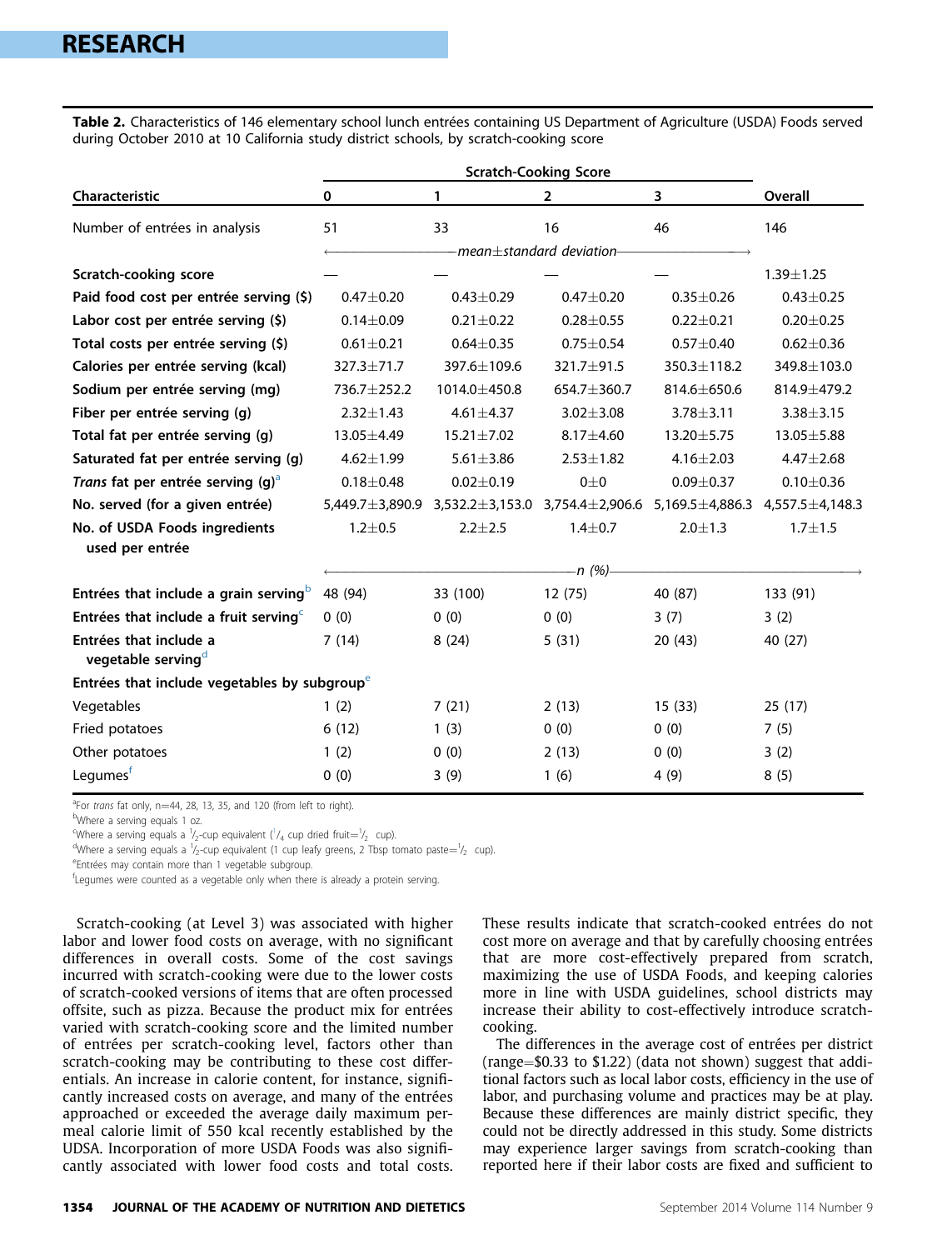Table 3. Types of elementary school lunch entrées (n=146) containing US Department of Agriculture Foods during October 2010 in the 10 California study school districts, by scratch-cooking score

|                                                                                                          | <b>Scratch-Cooking Score</b> |              |               |                |                |             |                |          |       |
|----------------------------------------------------------------------------------------------------------|------------------------------|--------------|---------------|----------------|----------------|-------------|----------------|----------|-------|
|                                                                                                          | 0                            |              |               | 2              |                | 3           |                |          |       |
| Entrée type                                                                                              | n                            | %            | n             | $\%$           | n              | $\%$        | n              | %        | Total |
| Asian-style (chow mein, teriyaki chicken, or beef with rice)                                             |                              | 8            | 1             | 8              | $\overline{7}$ | 54          | 4              | 31       | 13    |
| Burgers (hamburgers, cheeseburgers, chicken burgers, sloppy joes)                                        | 4                            | 25           | 10            | 63             | 0              | 0           | 2              | 13       | 16    |
| Cheese-based (grilled cheese, macaroni and cheese, fruit and cheese plate,<br>yogurt, and string cheese) | $\overline{7}$               | 50           | 1             | $\overline{7}$ | $\mathbf 0$    | $\mathbf 0$ | 6              | 43       | 14    |
| Chicken/meat nuggets (breaded, fried pieces of chicken, fish, meat)                                      | 15                           | 100          | 0             | $\mathbf{0}$   | 0              | 0           | $\mathbf{0}$   | $\Omega$ | 15    |
| Chicken/meat with pasta                                                                                  | 0                            | $\mathbf{0}$ | 4             | 57             | $\mathbf{1}$   | 14          | 2              | 29       | 7     |
| Entrée salad                                                                                             | 0                            | $\mathbf 0$  | $\mathbf 0$   | $\mathbf{0}$   | $\mathbf 0$    | $\mathbf 0$ | 7              | 100      | 7     |
| Hot dogs/corn dogs                                                                                       | 3                            | 75           | 0             | $\mathbf{0}$   | 1              | 25          | $\mathbf{0}$   | $\Omega$ | 4     |
| Mexican-style (burritos, nachos, quesadillas, tacos, fajitas)                                            | 9                            | 35           | 3             | 12             | $\mathbf{1}$   | 4           | 13             | 50       | 26    |
| Pizza                                                                                                    | 10                           | 67           | $\mathcal{P}$ | 13             | $\mathbf{0}$   | $\mathbf 0$ | 3              | 20       | 15    |
| Sandwich                                                                                                 |                              | 7            | 11            | 73             | $\overline{2}$ | 13          | 1              | 7        | 15    |
| Soup/stew/chili                                                                                          | 0                            | $\mathbf{0}$ | 0             | $\mathbf{0}$   | $\mathbf{1}$   | 33          | $\overline{2}$ | 67       | 3     |
| Traditional (barbecued or fried chicken, roast turkey or chicken, meatloaf)                              |                              | 10           | $\mathbf{0}$  | $\mathbf 0$    | 3              | 30          | 6              | 60       | 10    |
| Other                                                                                                    | 0                            | 0            | 1             | 100            | 0              | $\mathbf 0$ | $\mathbf 0$    | 0        |       |
| Total                                                                                                    | 51                           | 35           | 33            | 23             | 16             | 11          | 46             | 32       | 146   |

support scratch-cooking, whereas others may need to hire additional staff to accommodate the additional time required to prepare meals from scratch. Furthermore, schools may require substantial investment in kitchen equipment and staff training to make the transition to scratch-cooking. Time series studies that examine the transition to scratch-cooking are needed.

In contrast to this study, some studies have found that healthier meals cost more to prepare.<sup>11,12,15</sup> Differences in study design may account for the different conclusions. This study specifically focused on scratch-cooking (rather than nutrient content) as the independent variable. Furthermore, to our knowledge no other studies have assessed the labor and food costs of individual types of entrées, but rather they looked at average meal costs and, therefore, were unable to distinguish between different entrées in the same district. At least one other study<sup>16</sup> also found that cost was not associated with nutritional quality. Our results are also consistent with other studies that have shown that lowering requirements for certain meal components, such as fruits and vegetables, calories, and starch, also lowered costs, $15,17$  and variations in meal costs were explained by the mix of meals served as well as other factors such as wage and benefit rates.<sup>18</sup> These additional considerations might explain why studies of the influence of scratch-cooking on nutritional content have reported mixed results. $13,14$ 

The National School Breakfast and Lunch Study found that in 2008-2009 school lunches cost on average \$2.92 to prepare.<sup>19</sup> This is understandably considerably higher and cannot be compared with the findings of this study of \$0.62 per entrée. The costs in this study did not include all meal

components, did not include the fair market value of USDA Foods, and only included the labor of those directly involved with meal preparation. Given that the aim of this study was to examine cost differences rather than absolute costs, the limited examination of costs does not limit the validity or implications of the results.

The main limitation of this study is the relatively small convenience sample of school districts. Although the sample was designed to have significant variation in the variables of interest, the sample is not representative of school districts in California or nationwide. The decision to scratch-cook is endogenous and could be correlated with other unobserved factors that also potentially influence nutrient content and costs. Some of these differences might not be captured in the district fixed effects model. Furthermore, because it is difficult to determine which side dishes are selected with a given entrée this study only examined the costs associated with entrées. To ensure entrées were comparable, the analysis controlled for the inclusion of other meal components.

Finally, it is challenging to assess labor associated with a particular entrée, and self-report of time spent by foodservice staff may be subject to error. Because we only included labor involved directly with food preparation and cleanup, there may have been other hidden costs that were not declared. Assuming that these potential errors affect all entrées equally and are not more likely to occur when assessing labor costs of scratch-cooked items compared with processed items, they will be partly accounted for by the inclusion of district-level fixed effects; however, clustering of standard errors and the results reported here are robust to these alternative specifications.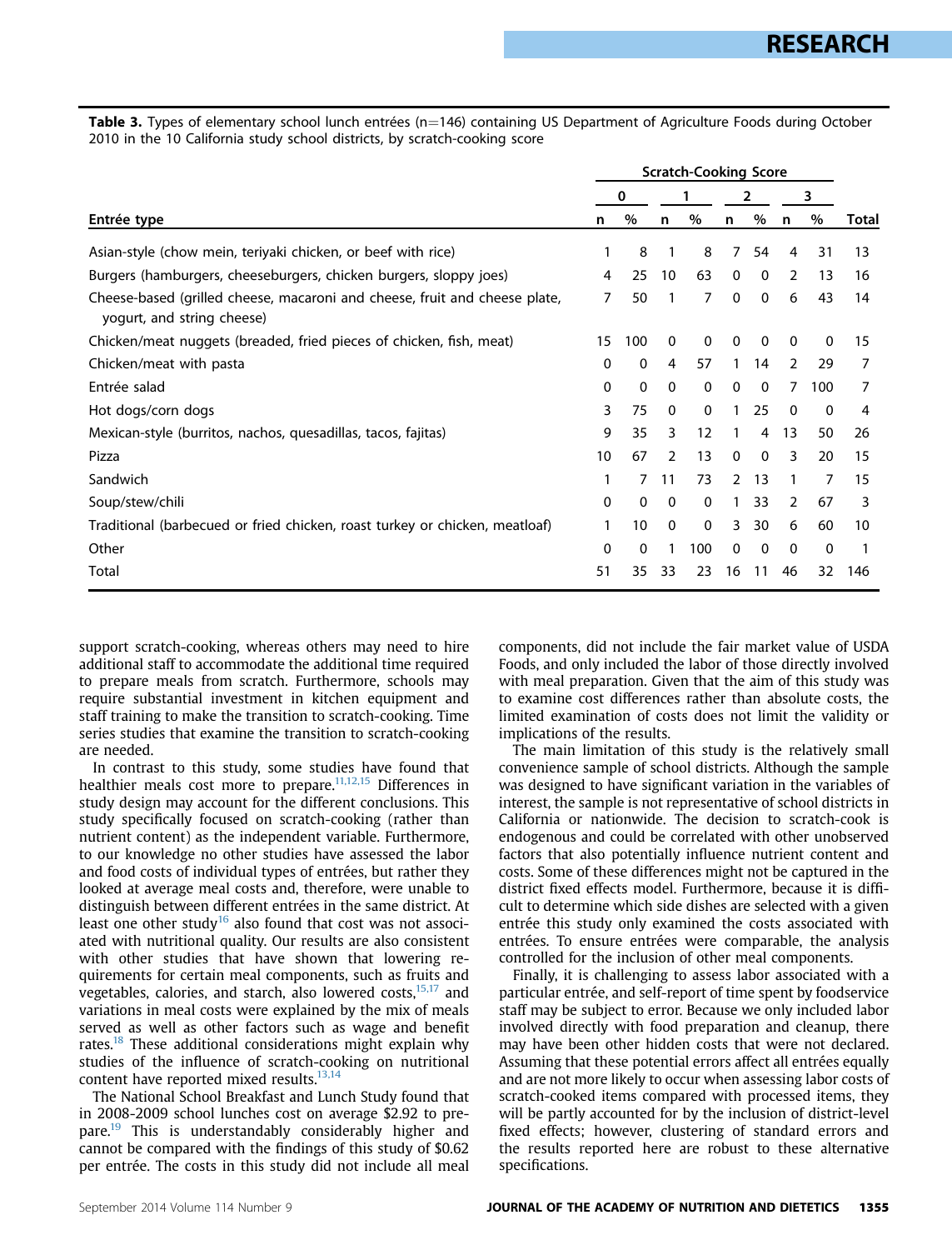|                                                           | Sodium (mg)<br>per 100 kcal         |       | Fiber (g) per<br><b>100 kcal</b>     |       | Total fat (q)<br>per 100 kcal                   |         | Saturated fat (q)<br>per 100 kcal    |       | Trans fat (q)<br>per 100 kcal       |         |
|-----------------------------------------------------------|-------------------------------------|-------|--------------------------------------|-------|-------------------------------------------------|---------|--------------------------------------|-------|-------------------------------------|---------|
| Variable                                                  | Coef±SE <sup>b</sup>                |       | P value Coef±SE                      |       | P value Coef±SE                                 |         | P value Coef±SE                      |       | P value Coef±SE                     | P value |
| Scratch cooking<br>score group                            | —                                   | 0.713 | $\sim$                               | 0.960 |                                                 | 0.006   | $\hspace{0.05cm}$                    | 0.023 |                                     | 0.135   |
| Score 0 (reference)                                       | $\overline{\phantom{a}}$            |       |                                      |       |                                                 |         |                                      |       |                                     |         |
| Score 1                                                   | $-30.1 \pm 37.1$                    | 0.420 | $0.10 + 0.18$                        | 0.601 | $-0.30 + 0.29$                                  | 0.310   | $-0.15 \pm 0.14$                     | 0.298 | $-0.06 \pm 0.03$                    | 0.036   |
| Score 2                                                   | $-28.4 \pm 32.6$                    | 0.385 | $4.4x10^{-3}$ ± 0.21                 | 0.984 | $-1.35 \pm 0.37$                                | < 0.001 | $-0.61 + 0.20$                       | 0.003 | $-0.05 \pm 0.02$                    | 0.024   |
| Score 3                                                   | $-6.9 + 32.3$                       | 0.831 | $0.03 + 0.10$                        | 0.795 | $-0.28 + 0.28$                                  | 0.321   | $-0.22 \pm 0.13$                     | 0.093 | $-0.05 + 0.03$                      | 0.118   |
| Number served<br>(for a given<br>entrée)                  | $6.0x10^{-4} \pm 6.3x10^{-3}$ 0.924 |       | $-7.4x10^{-5} \pm 3.6x10^{-5}$ 0.043 |       | $-7.5x10^{-5}$ $\pm$ 5.5x10 <sup>-5</sup> 0.176 |         | $-4.3x10^{-5} \pm 2.2x10^{-5}$ 0.047 |       | $3.4x10^{-7} \pm 4.1x10^{-6}$ 0.934 |         |
| <b>Number of USDA</b><br><b>Foods ingredients</b><br>used | $5.4 \pm 13.7$                      | 0.691 | $0.07 + 0.04$                        | 0.065 | $0.03 + 0.07$                                   | 0.685   | $0.08 + 0.04$                        | 0.036 | $3.1x10^{-3} \pm 5.0x10^{-3}$ 0.526 |         |
| Includes serving<br>of grain                              | $21.6 \pm 50.5$                     | 0.669 | $-2.7x10^{-3}$ ±0.23                 | 0.991 | $-0.66 \pm 0.42$                                | 0.114   | $-0.54 \pm 0.19$                     | 0.007 | $0.02 + 0.02$                       | 0.254   |
| Includes serving<br>of fruit                              | $-86.5 \pm 40.5$                    | 0.035 | $0.49 + 0.23$                        | 0.032 | $-0.62 \pm 0.59$                                | 0.295   | $-0.22 \pm 0.16$                     | 0.162 | $-2.9x10^{-4} \pm 0.04$             | 0.993   |
| Includes serving<br>of vegetable                          | $-8.0 \pm 37.7$                     | 0.833 | $0.09 + 0.17$                        | 0.596 | $-0.30 + 0.27$                                  | 0.283   | $-0.35 \pm 0.13$                     | 0.011 | $-0.02 \pm 0.03$                    | 0.457   |
| Constant                                                  | $218.5 \pm 66.3$                    | 0.001 | $0.68 + 0.28$                        | 0.018 | $3.76 + 0.45$                                   |         | $< 0.001$ 1.66 ± 0.25                |       | $< 0.001$ 0.03 $\pm$ 0.03           | 0.249   |
| <b>Observations</b>                                       | 146                                 |       | 146                                  |       | 146                                             |         | 146                                  |       | 120                                 |         |
| $R^2$                                                     | 0.119                               |       | 0.220                                |       | 0.255                                           |         | 0.254                                |       | 0.121                               |         |

**Table 4.** Estimation of the association between scratch-cooking and nutrient content of elementary school lunch entrées containing US Department of Agriculture (USDA) Foods served during October 2010 in 10 California study districts<sup>a</sup>

<sup>a</sup>Models are adjusted for district-level differences through the inclusion of district fixed effects.<br><sup>b</sup>Coef±SE=regression coefficient±robust standard error.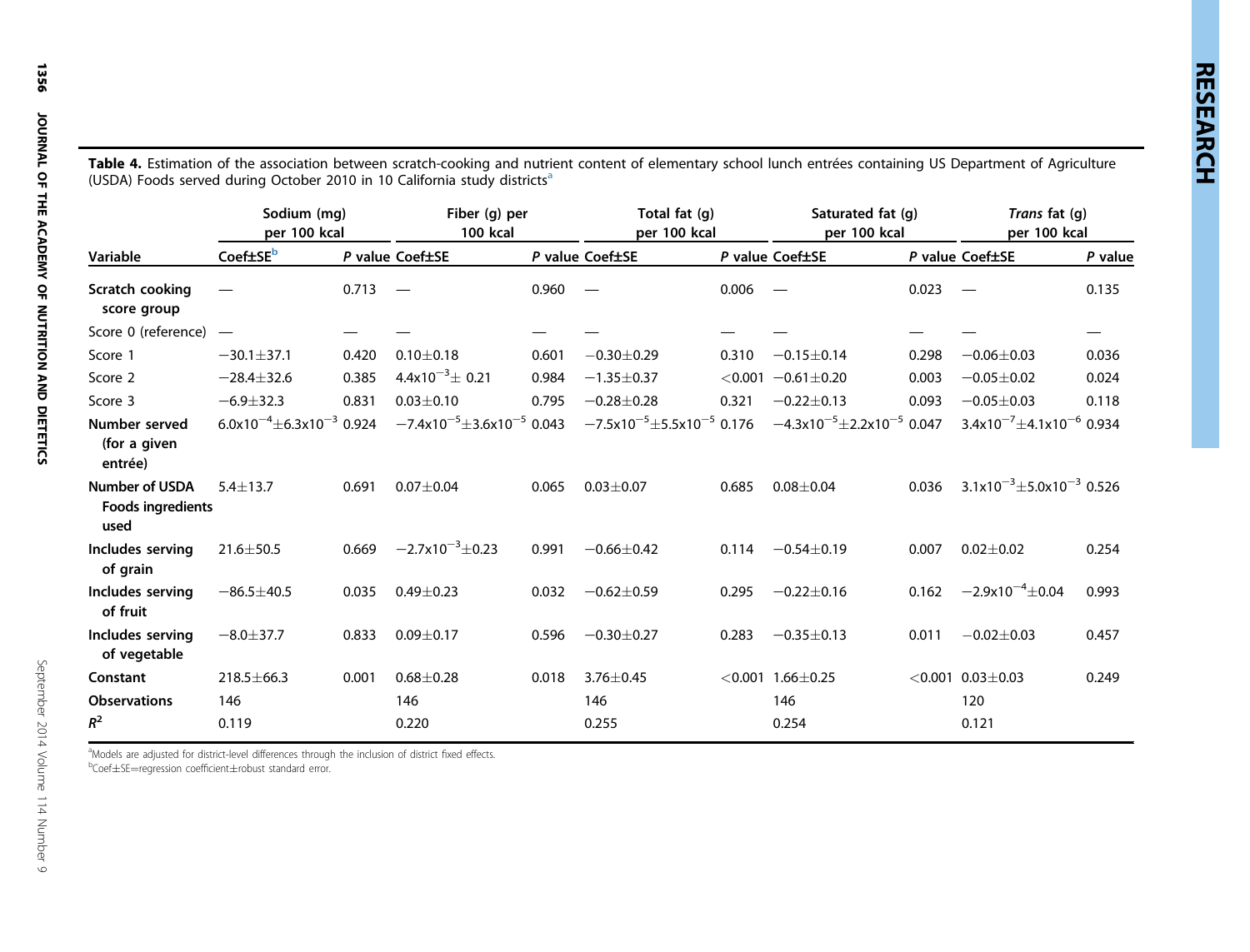Table 5. Estimation of the association between scratch-cooking and production costs of elementary school lunch entrées containing US Department of Agriculture (USDA) Foods served during October 2010 in 10 California study school districts<sup>a</sup>

|                                          | Food Costs (\$)<br>per 100 kcal |         | Labor Costs (\$)<br>per 100 kcal          |       | Total Costs (\$)<br>per 100 kcal |         |  |  |
|------------------------------------------|---------------------------------|---------|-------------------------------------------|-------|----------------------------------|---------|--|--|
| Variable                                 | Coef±SE <sup>b</sup>            |         | P value Coef±SE                           |       | P value Coef±SE                  | P value |  |  |
| Scratch-cooking score group              |                                 | 0.099   |                                           | 0.146 |                                  | 0.358   |  |  |
| Score 0 (reference)                      |                                 |         |                                           |       |                                  |         |  |  |
| Score 1                                  | $-0.021 \pm 0.018$              | 0.257   | $0.010 + 0.009$                           | 0.258 | $-0.011 \pm 0.020$               | 0.593   |  |  |
| Score 2                                  | $-0.004 + 0.020$                | 0.857   | $0.054 \pm 0.048$                         | 0.264 | $0.051 \pm 0.049$                | 0.306   |  |  |
| Score 3                                  | $-0.043 \pm 0.018$              | 0.022   | $0.017 + 0.008$                           | 0.035 | $-0.026 \pm 0.022$               | 0.236   |  |  |
| Number served<br>(for a given entrée)    | $-5.0x10^{-7} \pm 3.2x10^{-6}$  | 0.877   | $-1.8x10^{-6}$ $\pm$ 1.8x10 <sup>-6</sup> | 0.321 | $-2.3x10^{-6}+3.6x10^{-6}$       | 0.521   |  |  |
| Number of USDA<br>Foods ingredients used | $-0.008 + 0.004$                | 0.033   | $-0.001 + 0.002$                          | 0.752 | $-0.008 + 0.004$                 | 0.036   |  |  |
| Includes serving of grain                | $0.001 \pm 0.021$               | 0.979   | $-0.018 + 0.023$                          | 0.448 | $-0.017 + 0.033$                 | 0.601   |  |  |
| Includes serving of fruit                | $0.113 \pm 0.048$               | 0.020   | $0.002 \pm 0.021$                         | 0.939 | $0.114 \pm 0.061$                | 0.064   |  |  |
| Includes serving of vegetable            | $0.002 \pm 0.017$               | 0.898   | $0.002 \pm 0.013$                         | 0.853 | $0.005 \pm 0.023$                | 0.839   |  |  |
| Constant                                 | $0.168 + 0.025$                 | < 0.001 | $0.102 \pm 0.042$                         | 0.015 | $0.271 \pm 0.046$                | < 0.001 |  |  |
| <b>Observations</b>                      | 146                             |         | 146                                       |       | 146                              |         |  |  |
| $R^2$                                    | 0.217                           |         | 0.257                                     |       | 0.264                            |         |  |  |

<sup>a</sup>Models are adjusted for district-level differences through the inclusion of district fixed effects.

 $b$ Coef $\pm$ SE=regression coefficient $\pm$ robust standard error.

#### **CONCLUSIONS**

**CONCLUSIONS**<br>Despite a resurgence of interest in scratch-cooking as a way to increase the quality and appeal of school meals, many school districts are concerned about the cost implications of switching to scratch-cooking. This study demonstrated in an examination of 146 entrées from 10 districts that scratchcooking can be a cost-effective way to expand the variety of healthy school lunches prepared with USDA Foods. Although labor costs were shown to increase at the highest scratchcooking level, lower food costs compensated for the increased labor costs.

#### References

- 1. Food Research and Action Center. Commodity foods and the nutritional quality of the school lunch program: Historical role, current operations, and future potential. 2008. http://frac.<br>org/wp-content/uploads/2009/09/commodities08.pdf. Accessed org/wp-content/uploads/2009/09/commodities08.pdf. April 14, 2014.
- 2. US Department of Agriculture, Food and Nutrition Service. White paper: USDA Foods in the National School Lunch Program. Updated May 2010. http://www.fns.usda.gov/sites/default/files/WhitePaper. pdf. Accessed April 14, 2014.
- 3. Gordon AR, Crepinsek MK, Nogales R, Condon E. School Nutrition Dietary Assessment Study-III. Vol. I: School Foodservice, School Food Environment, and Meals Offered and Served. Final Report. Princeton, NJ: Mathematica Policy Research, Inc; 2007.
- 4. US Department of Agriculture, Food and Nutrition Service. Food distribution fact sheet. June 2007. http://www.fns.usda.gov/fdd/ processing/pfs-processing.pdf. Accessed April 11, 2014.
- 5. Hecht K, Samuels S, Boyle M, et al. The Federal Child Nutrition Commodity Program: A Report on Nutritional Quality. Princeton, NJ: Robert Wood Johnson Foundation; 2008.
- 6. Godfrey JR. The renegade lunch lady, Ann Cooper, implements her lunch lessons from Berkeley, California to Boulder, Colorado. Child Obes. 2011;7(3):247-251.
- 7. Collins B. Can schools save kids' palates? Cooking from scratch in schools—The greatest food service challenge of our times. Child Obes. 2012;8(4):323-326.
- 8. Stanley L, Colasanti KJA, Conner DS. A "real chicken" revolution: How two large districts are shifting the school poultry paradigm with scratch cooking. Child Obes. 2012;8(4):384-387.
- 9. Godfrey JR. Fulfilling the highest nutrition standards in Burke County district schools. Child Obes. 2012;8(4):400-403.
- 10. Poppendieck J. Free for All: Fixing School Food in America. Berkeley, CA: University of California Press; 2010.
- 11. Peterson C. A comparative cost analysis of commodity foods from the U.S. Department of Agriculture in the National School Lunch Program. J Policy Anal Manage. 2009;28(4):626-654.
- 12. Peterson C. A rotten deal for schools? An assessment of states' success with the National School Lunch Program's in-kind food benefit. Food Pol. 2011;36:588-596.
- Cohen JF, Smit LA, Parker E, et al. Long-term impact of a chef on school lunch consumption: Findings from a 2-year pilot study in Boston middle schools. J Acad Nutr Diet. 2012;112(6): 927-933.
- 14. Feldman C, Briceno-Pinar EA, Konas DW, Ruskin M, Toney J, Wunderlich S. A laboratory analysis of total fat content and an examination of portion size of foods served in four New Jersey public middle-school foodservice operations. J Food Serv. 2009;20: 264-274.
- 15. Newman C. The food costs of healthier school lunches. Agric Resource Econ Rev. 2012;41(1):12-28.
- 16. Wagner B, Senauer B, Runge CF. An empirical analysis of the policy recommendations to improve the nutritional quality of school meals. Rev Agric Econ. 2007;29(4):672-688.